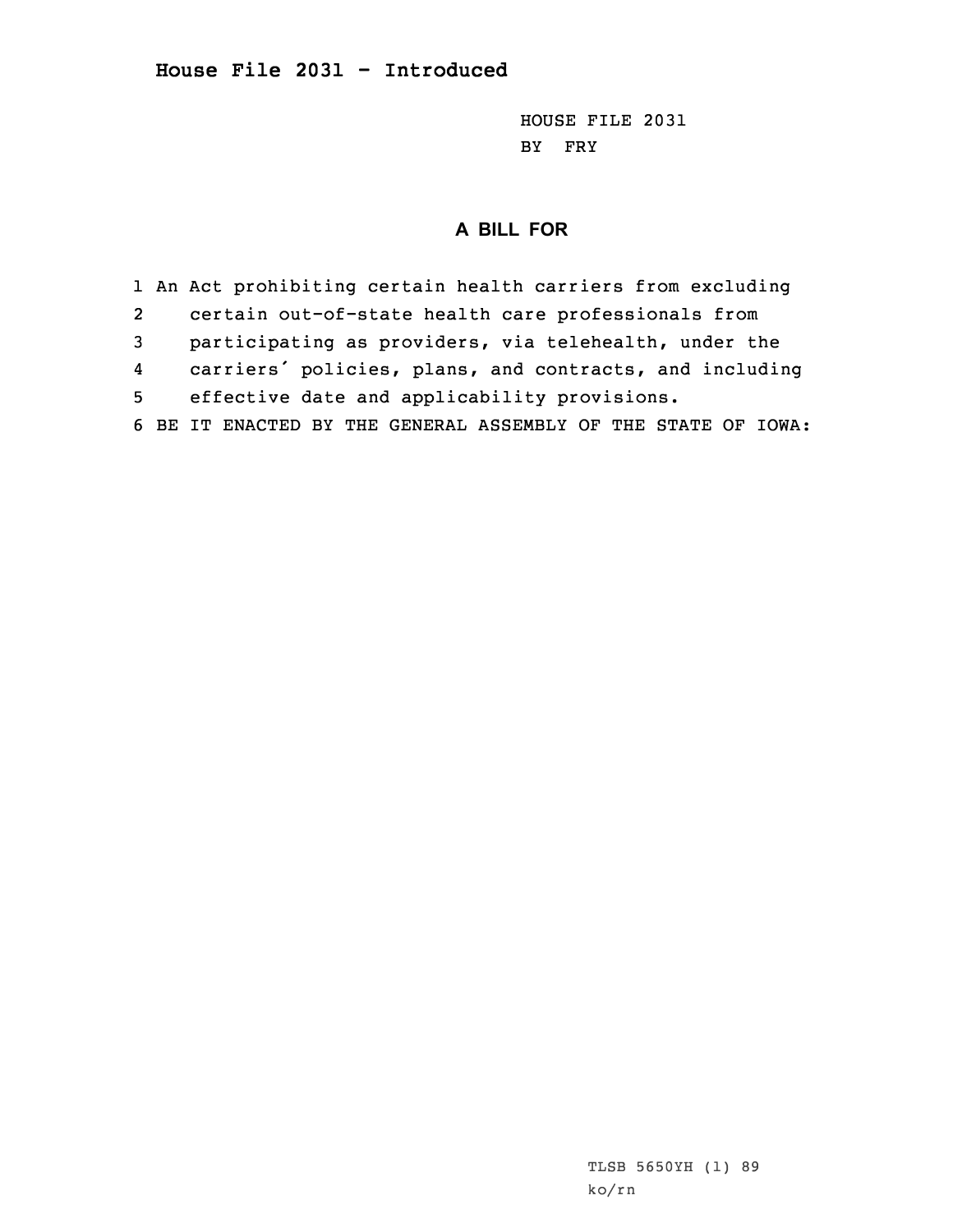1 Section 1. Section 514C.34, subsection 3, Code 2022, is 2 amended to read as follows:

 3. *a.* Health care services that are delivered by telehealth must be appropriate and delivered in accordance with applicable law and generally accepted health care practices and standards prevailing at the time the health care services are provided, including all rules adopted by the appropriate professional licensing board, pursuant to [chapter](https://www.legis.iowa.gov/docs/code/2022/147.pdf) 147, having oversight of the health care professional providing the health care services.

11 *b.* A health carrier shall not exclude <sup>a</sup> health care professional who provides services for mental health conditions, illnesses, injuries, or diseases and who is physically located out-of-state from participating as <sup>a</sup> provider, via telehealth, under <sup>a</sup> policy, plan, or contract

16 offered by the health carrier in the state if all of the

17 following requirements are met:

 (1) The health care professional is licensed in this state by the appropriate professional licensing board and is able to deliver health care services for mental health conditions, illnesses, injuries, or diseases via telehealth in compliance

22 with paragraph *"a"*.

 (2) The health care professional is able to satisfy the same criteria that the health carrier uses to qualify <sup>a</sup> health care professional who is located in the state, and who holds the same license as the out-of-state professional, to participate

27 as <sup>a</sup> provider, via telehealth, under <sup>a</sup> policy, plan, or

28 contract offered by the health carrier in the state.

29 Sec. 2. EFFECTIVE DATE. This Act, being deemed of immediate 30 importance, takes effect upon enactment.

 Sec. 3. APPLICABILITY. This Act applies to health carriers that deliver, issue for delivery, continue, or renew <sup>a</sup> policy, contract, or plan in this state on or after the effective date of this Act.

-1-

35 EXPLANATION

LSB 5650YH (1) 89  $ko/rn$  1/2